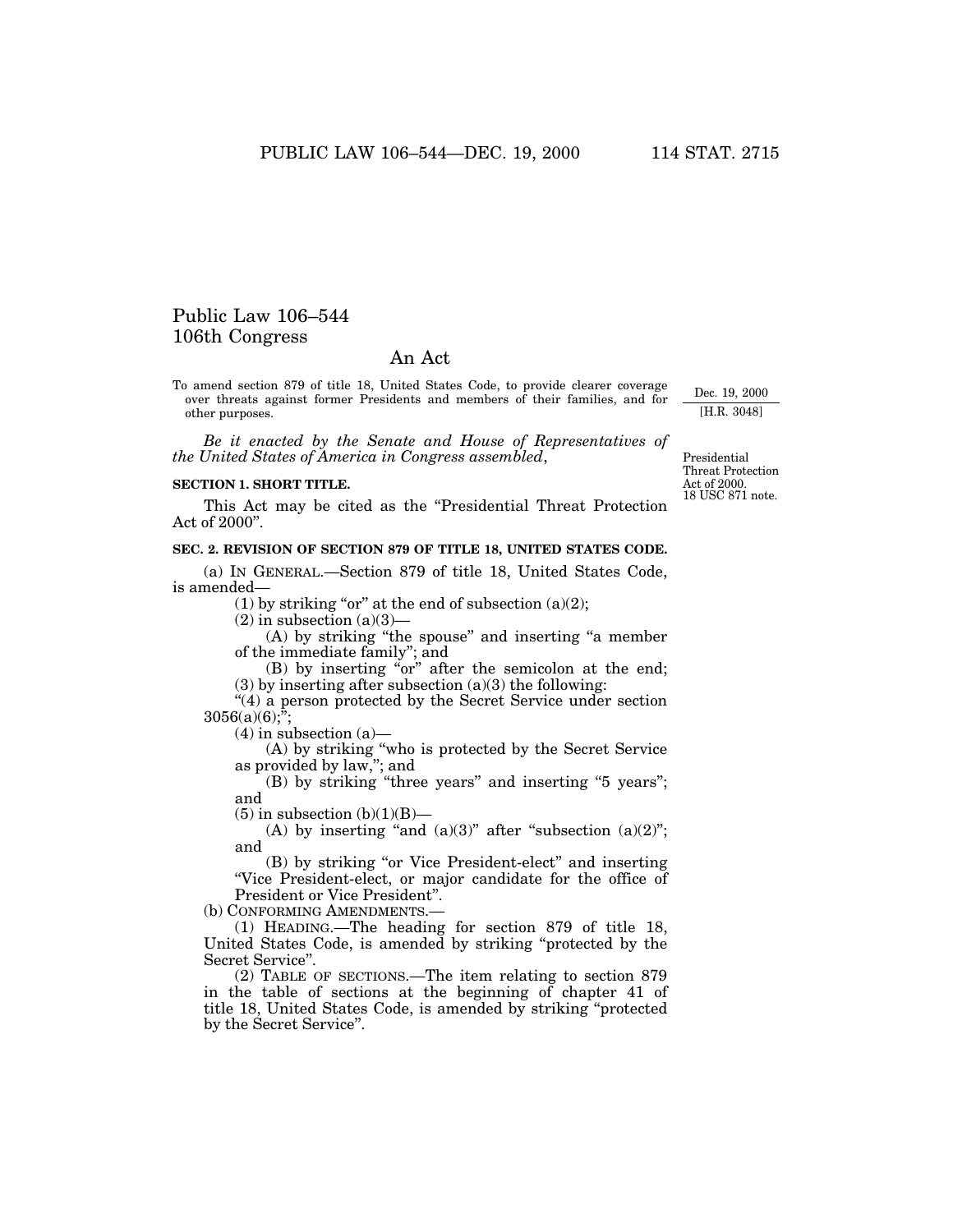#### **SEC. 3. CLARIFICATION OF SECRET SERVICE AUTHORITY FOR SECU-RITY OPERATIONS AT EVENTS AND GATHERINGS OF NATIONAL SIGNIFICANCE.**

Section 3056 of title 18, United States Code, is amended by adding at the end the following:

 $\widetilde{f}(e)(1)$  When directed by the President, the United States Secret Service is authorized to participate, under the direction of the Secretary of the Treasury, in the planning, coordination, and implementation of security operations at special events of national significance, as determined by the President.

" $(2)$  At the end of each fiscal year, the President through such agency or office as the President may designate, shall report to the Congress—

"(A) what events, if any, were designated special events of national significance for security purposes under paragraph (1); and

''(B) the criteria and information used in making each designation.''.

18 USC 3056 note.

President.

# **SEC. 4. NATIONAL THREAT ASSESSMENT CENTER.**

(a) ESTABLISHMENT.—The United States Secret Service (hereafter in this section referred to as the ''Service''), at the direction of the Secretary of the Treasury, may establish the National Threat Assessment Center (hereafter in this section referred to as the "Center") as a unit within the Service.

(b) FUNCTIONS.—The Service may provide the following to Federal, State, and local law enforcement agencies through the Center:

(1) Training in the area of threat assessment. (2) Consultation on complex threat assessment cases or

plans. (3) Research on threat assessment and the prevention of targeted violence.

(4) Facilitation of information sharing among all such agencies with protective or public safety responsibilities.

(5) Programs to promote the standardization of Federal, State, and local threat assessments and investigations involving threats.

(6) Any other activities the Secretary determines are necessary to implement a comprehensive threat assessment capability.

Deadline.

(c) REPORT.—Not later than 1 year after the date of the enactment of this Act, the Service shall submit a report to the Committees on the Judiciary of the Senate and the House of Representatives detailing the manner in which the Center will operate.

## **SEC. 5. ADMINISTRATIVE SUBPOENAS WITH REGARD TO PROTECTIVE INTELLIGENCE FUNCTIONS OF THE SECRET SERVICE.**

(a) IN GENERAL.—Section 3486(a) of title 18, United States Code, is amended—

(1) so that paragraph (1) reads as follows:  $\lq(1)(A)$  In any

investigation of—<br>"(i)(I) a Federal health care offense; or  $(II)$  a Federal offense involving the sexual exploitation or abuse of children, the Attorney General; or

''(ii) an offense under section 871 or 879, or a threat against a person protected by the United States Secret Service under paragraph (5) or (6) of section 3056, if the Director of the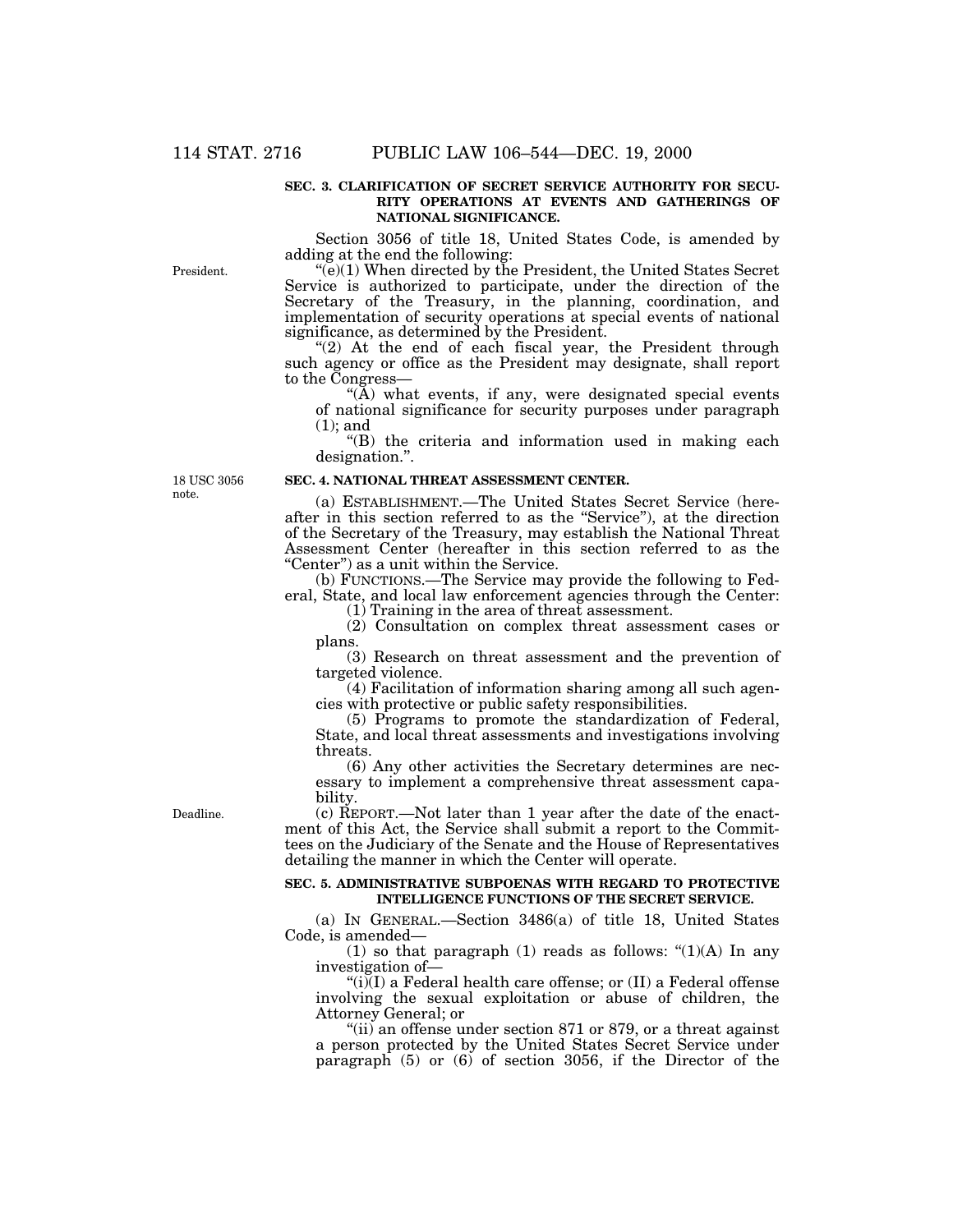Secret Service determines that the threat constituting the offense or the threat against the person protected is imminent, the Secretary of the Treasury,

may issue in writing and cause to be served a subpoena requiring the production and testimony described in subparagraph (B).

"(B) Except as provided in subparagraph  $(C)$ , a subpoena issued under subparagraph (A) may require—

''(i) the production of any records or other things relevant to the investigation; and

''(ii) testimony by the custodian of the things required to be produced concerning the production and authenticity of those things.

" $(C)$  A subpoena issued under subparagraph  $(A)$  with respect to a provider of electronic communication service or remote computing service, in an investigation of a Federal offense involving the sexual exploitation or abuse of children shall not extend beyond—

"(i) requiring that provider to disclose the name, address, local and long distance telephone toll billing records, telephone number or other subscriber number or identity, and length of service of a subscriber to or customer of such service and the types of services the subscriber or customer utilized, which may be relevant to an authorized law enforcement inquiry; or

"(ii) requiring a custodian of the records of that provider to give testimony concerning the production and authentication of such records or information.

''(D) As used in this paragraph, the term 'Federal offense involving the sexual exploitation or abuse of children' means an offense under section 1201, 2241(c), 2242, 2243, 2251, 2251A, 2252, 2252A, 2260, 2421, 2422, or 2423, in which the victim is an individual who has not attained the age of 18 years.'';

 $(2)$  in paragraph  $(3)$ -

 $(A)$  by inserting "relating to a Federal health care offense'' after ''production of records''; and

(B) by adding at the end the following: ''The production of things in any other case may be required from any place within the United States or subject to the laws or jurisdiction of the United States.''; and

(3) by adding at the end the following:

''(5) At any time before the return date specified in the summons, the person or entity summoned may, in the United States district court for the district in which that person or entity does business or resides, petition for an order modifying or setting aside the summons, or a prohibition of disclosure ordered by a court under paragraph (6).

" $(\hat{6})(A)$ " A United State district court for the district in which the summons is or will be served, upon application of the United States, may issue an ex parte order that no person or entity disclose to any other person or entity (other than to an attorney in order to obtain legal advice) the existence of such summons for a period of up to 90 days.

''(B) Such order may be issued on a showing that the things being sought may be relevant to the investigation and there is reason to believe that such disclosure may result in—

"(i) endangerment to the life or physical safety of any person;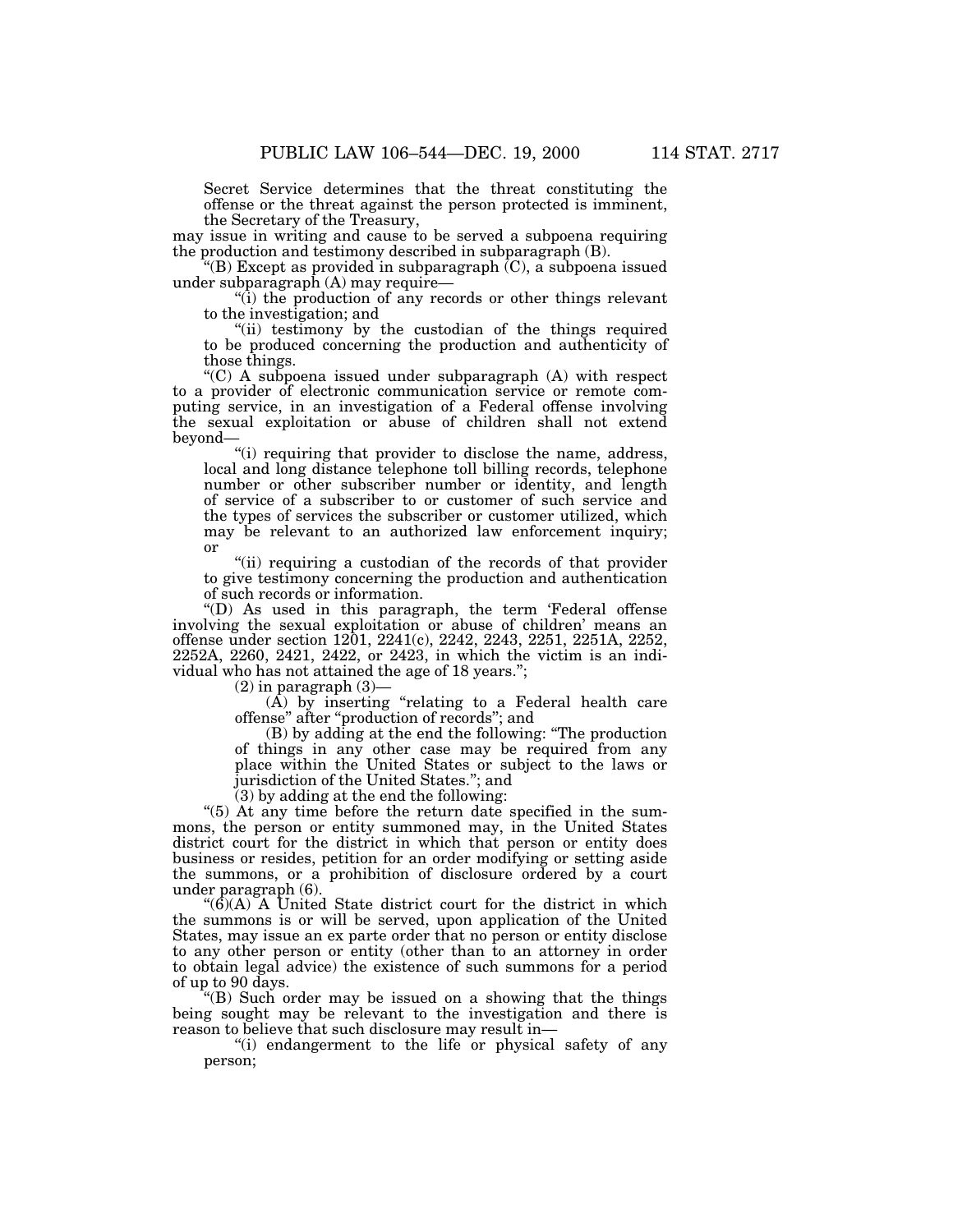''(ii) flight to avoid prosecution;

"(iii) destruction of or tampering with evidence; or "(iv) intimidation of potential witnesses.

''(iv) intimidation of potential witnesses. ''(C) An order under this paragraph may be renewed for additional periods of up to 90 days upon a showing that the circumstances described in subparagraph (B) continue to exist.

 $\degree$ (7) A summons issued under this section shall not require the production of anything that would be protected from production under the standards applicable to a subpoena duces tecum issued by a court of the United States.

"(8) If no case or proceeding arises from the production of records or other things pursuant to this section within a reasonable time after those records or things are produced, the agency to which those records or things were delivered shall, upon written demand made by the person producing those records or things, return them to that person, except where the production required was only of copies rather than originals.

"(9) A subpoena issued under paragraph  $(1)(A)(i)(II)$  or  $(1)(A)(ii)$ may require production as soon as possible, but in no event less than 24 hours after service of the subpoena.

 $\degree$ (10) As soon as practicable following the issuance of a subpoena under paragraph (1)(A)(ii), the Secretary of the Treasury shall notify the Attorney General of its issuance.<sup>'</sup>

(b) CONFORMING AMENDMENTS.—

(1) SECTION HEADING.—The heading for section 3486 of title 18, United States Code, is amended by striking:

#### **''in Federal health care investigations''.**

(2) TABLE OF SECTIONS.—The item relating to section 3486 in the table of sections at the beginning of chapter 223 of title 18, United States Code, is amended by striking:

''in Federal health care investigations''.

(3) CONFORMING REPEAL.—Section 3486A, and the item relating to that section in the table of sections at the beginning of chapter 223, of title 18, United States Code, are repealed. (c) TECHNICAL AMENDMENT.—Section 3486 of title 18, United

States Code, is amended— (1) in subsection  $(a)(4)$ , by striking "summoned" and inserting ''subpoenaed''; and

(2) in subsection (d), by striking ''summons'' each place it appears and inserting "subpoena".

28 USC 566 note.

#### **SEC. 6. FUGITIVE APPREHENSION TASK FORCES.**

(a) IN GENERAL.—The Attorney General shall, upon consultation with appropriate Department of Justice and Department of the Treasury law enforcement components, establish permanent Fugitive Apprehension Task Forces consisting of Federal, State, and local law enforcement authorities in designated regions of the United States, to be directed and coordinated by the United States Marshals Service, for the purpose of locating and apprehending fugitives.

(b) AUTHORIZATION OF APPROPRIATIONS.—There are authorized to be appropriated to the Attorney General for the United States Marshals Service to carry out the provisions of this section \$30,000,000 for the fiscal year 2001, \$5,000,000 for fiscal year 2002, and \$5,000,000 for fiscal year 2003.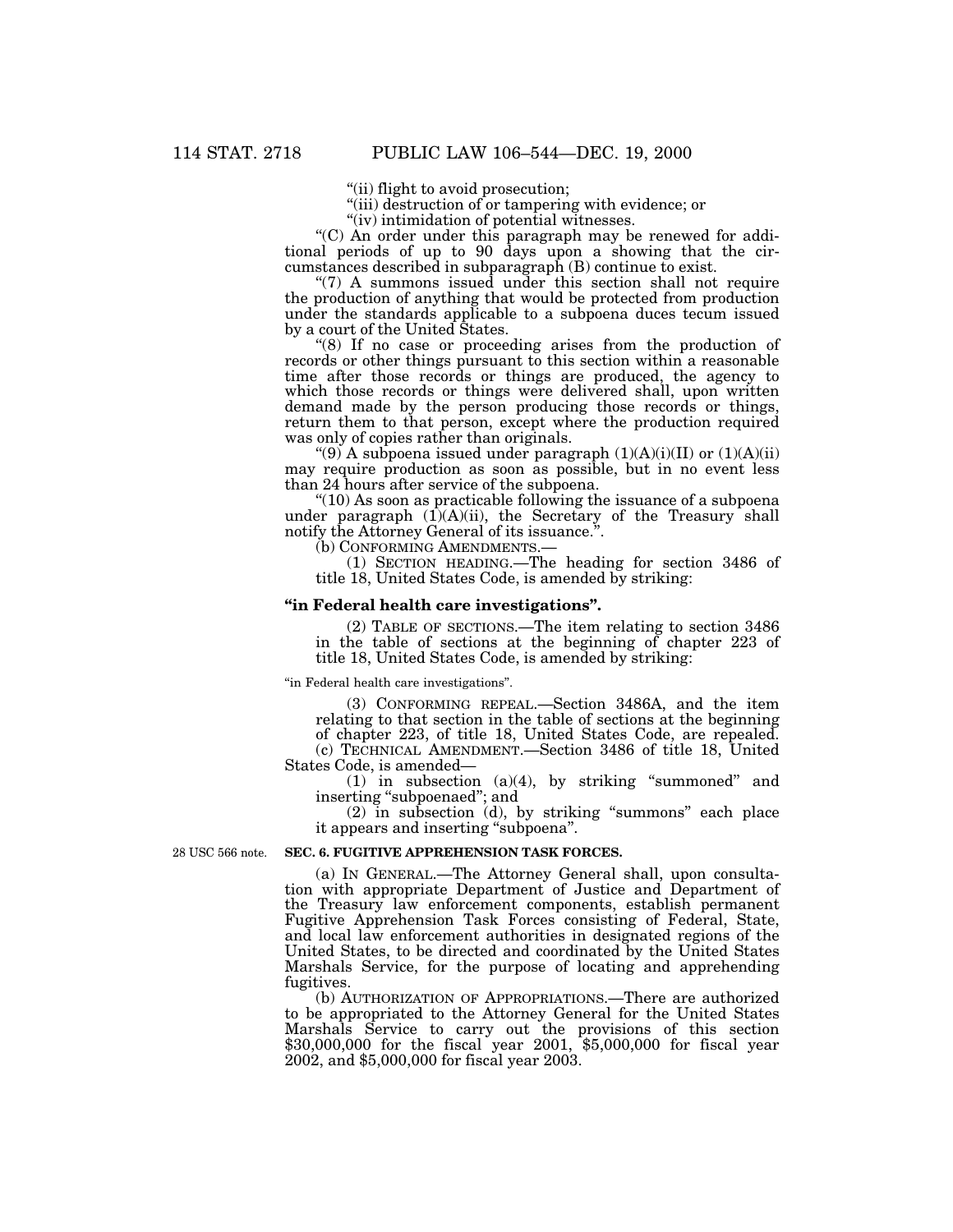(c) OTHER EXISTING APPLICABLE LAW.—Nothing in this section shall be construed to limit any existing authority under any other provision of Federal or State law for law enforcement agencies to locate or apprehend fugitives through task forces or any other means.

# **SEC. 7. STUDY AND REPORTS ON ADMINISTRATIVE SUBPOENAS.**

5 USC 551 note.

Deadline.

(a) STUDY ON USE OF ADMINISTRATIVE SUBPOENAS.—Not later than December 31, 2001, the Attorney General, in consultation with the Secretary of the Treasury, shall complete a study on the use of administrative subpoena power by executive branch agencies or entities and shall report the findings to the Committees on the Judiciary of the Senate and the House of Representatives.

 $(1)$  a description of the sources of administrative subpoena power and the scope of such subpoena power within executive branch agencies;

(2) a description of applicable subpoena enforcement mechanisms;

(3) a description of any notification provisions and any other provisions relating to safeguarding privacy interests;

 $(4)$  a description of the standards governing the issuance of administrative subpoenas; and

(5) recommendations from the Attorney General regarding necessary steps to ensure that administrative subpoena power is used and enforced consistently and fairly by executive branch agencies.

(b) REPORT ON FREQUENCY OF USE OF ADMINISTRATIVE SUB-POENAS.—

(1) IN GENERAL.—The Attorney General and the Secretary of the Treasury shall report in January of each year to the Committees on the Judiciary of the Senate and the House of Representatives on the number of administrative subpoenas issued by them under this section and the identity of the agency or component of the Department of Justice or the Department of the Treasury issuing the subpoena and imposing the charges.